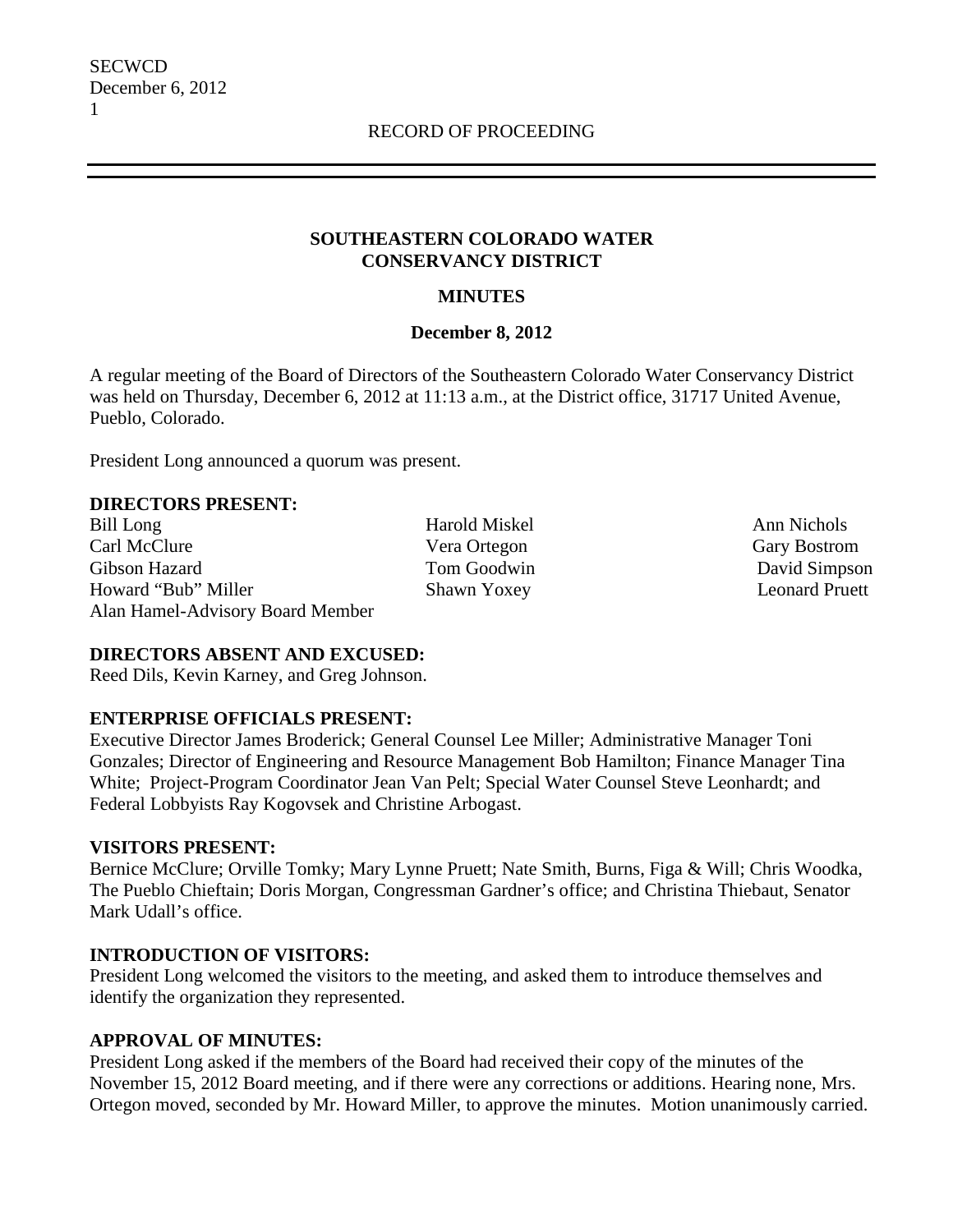### **FINANCE COMMITTEE REPORT:**

Treasurer Ann Nichols reported the financial statement for November has not been prepared because of the early meeting date. It will be posted later this month to the Board website for review. Treasurer Nichols moved for the payment of the December 2012 bills, seconded by Mr. Hazard. Motion unanimously carried.

# **CONSENT ITEMS:**

None

# **ACTION ITEMS:**

# 2013 PROPOSED BUDGET AND RESOLUTIONS APPROVAL

Budget Officer Tina White reviewed the changes to the 2013 Proposed Budget, since the November 15, 2012 Public Hearing. The major change was 2012 funds will be reserved for use in 2013 for the Red Top Ditch 10825 water capital outlay line item.

Treasurer Nichols moved, seconded by Mr. Pruett, the Board approve Resolution and Order No. 2012-1DF for the adoption of the 2013 Proposed Budget as presented, and authorize the Budget Officer to make any necessary adjustments to the stated mill levies and proposed budgeted amounts by December 15, 2012. Motion unanimously carried. Final assessed valuation figures are anticipated to be received from the counties between December 4 and December 10, 2012.

# HUMAN RESOURCES COMMITTEE

Acceptance of Total Compensation Study

Mr. Broderick reported the Human Resources Committee met to review the Total Compensation Study prepared by Susan Owens of the Owens Group. The breadbasket is done every three years. Mrs. Owens recommended the District maintain competitive ranges and continue the practice of annually monitoring average base salary structure adjustments within Colorado and the water resources industry, and to make structure adjustments accordingly.

Mr. Bostrom moved, seconded by Mr. Goodwin, to accept the Total Compensation Study: Survey of Base Salaries and Salary Ranges and Benefits Summary for 2013-2015. Motion unanimously carried.

### Approval of Executive Director's Performance and/or Incentive

Chairman of the Human Resources (HR) Committee, Gary Bostrom, noted that there would not be any cost of living increases for staff in 2013.

Chairman Bostrom reported the HR Committee met before the Board meeting to consider a recommendation to present to the Board on a performance award for the Executive Director. The HR Committee recommends a one time performance award in the amount of \$3,000 and a \$600 holiday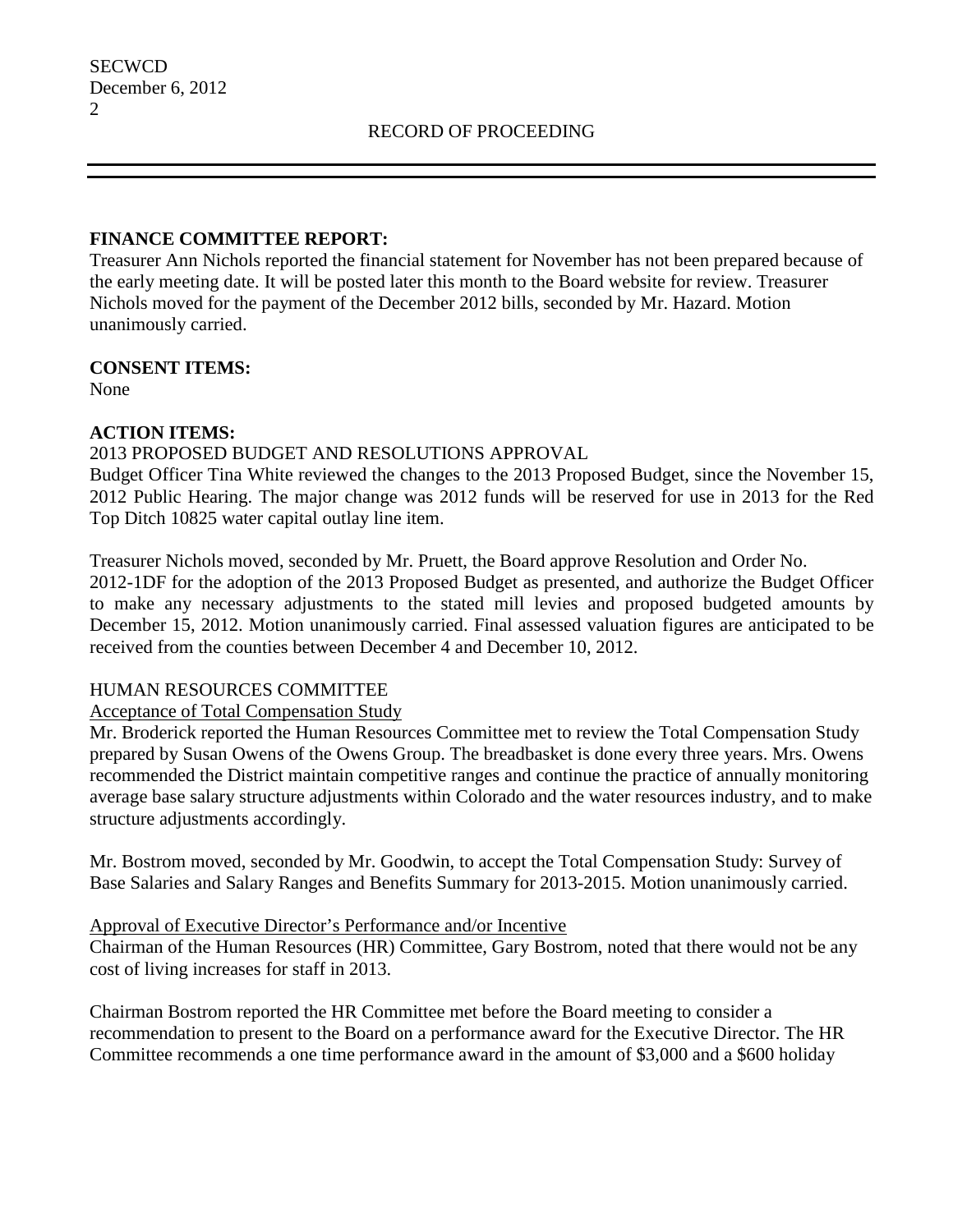award. Chairman Bostrom moved, seconded by Mr. Goodwin, to approve the recommendation of the HR Committee. Motion unanimously carried. President Long stated that all District employees would receive the \$600 holiday award.

## **MONTHLY REPORTS:**

## U.S. BUREAU OF RECLAMATION REPORT

Mr. Vaughan submitted a written report with the following information:

- As of December 2, there were 161,792 acre-feet stored in Pueblo Reservoir; 129,529 acre-feet of Project water; 26,147 acre-feet of Excess Capacity water; 4,089 acre-feet of Winter water.
- There is currently 127,420 acre-feet of Project space in Pueblo Reservoir and 52,523 acre-feet of space in Turquoise and Twin Lakes Reservoirs.

DIVISION ENGINEER'S REPORT None

U.S. GEOLOGICAL SURVEY REPORT None

## **INFORMATIONAL ITEMS:**

The Board was provided written material on the following topics, which were posted to the Board website:

- Water Court Résumé
- O M & R Update
- Conference Calendar
- Board Meeting Schedule
- Other Business
	- o Holiday Luncheon
	- o Four States Irrigation Council Annual Meeting January 16-18, 2013 Fort Collins
	- o Colorado Water Congress Annual Meeting January 30- February 1, 2013 Denver
	- o Family Farm Alliance Annual Conference February 20-23, 2013 Las Vegas

### **OTHER BUSINESS MATTERS:**

President Long asked the Board members to notify Toni Gonzales if they would like to be registered for upcoming conferences.